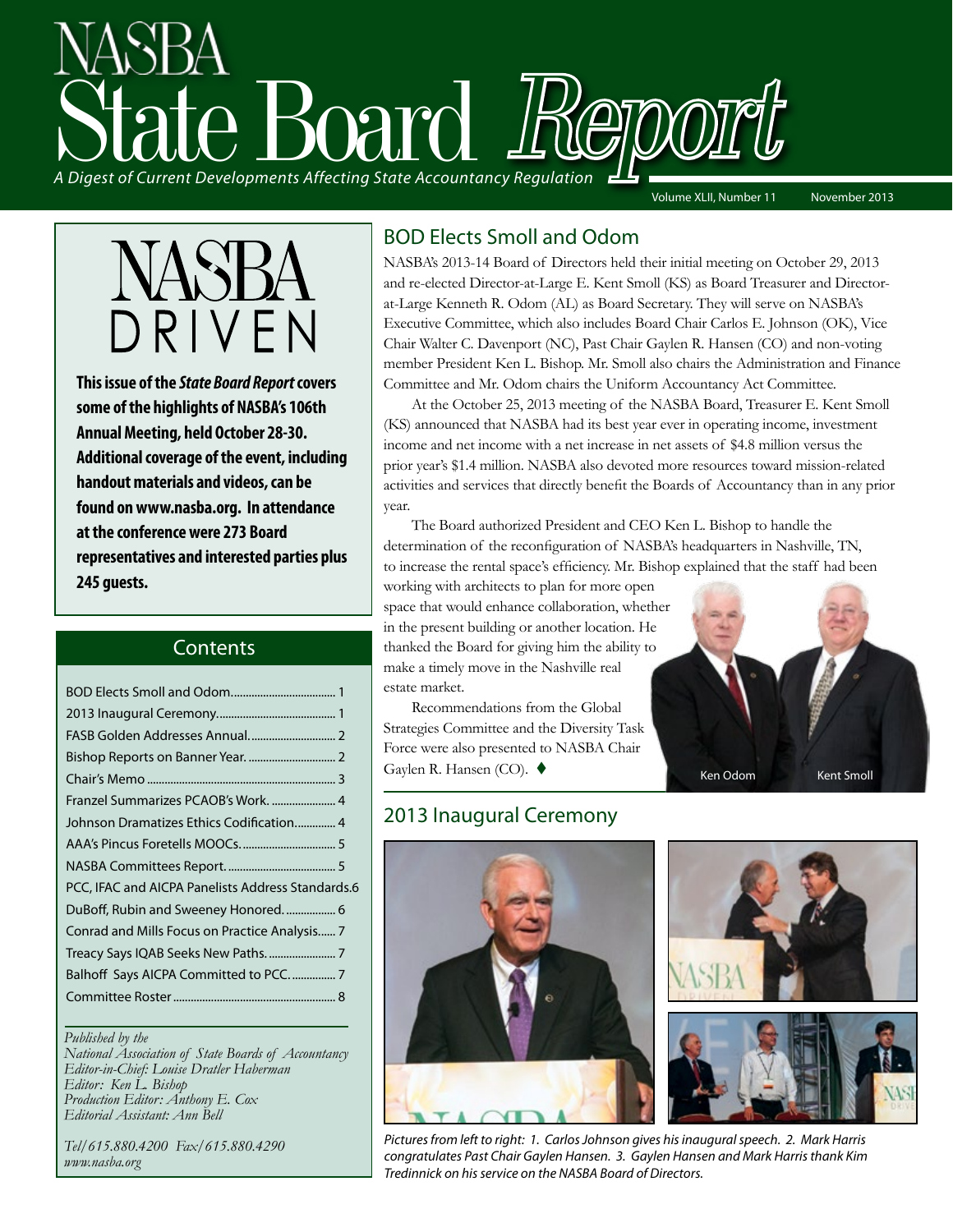#### <span id="page-1-0"></span>FASB Golden Addresses Annual

Representatives from 45 Boards of Accountancy heard Financial Accounting Standards Board Chairman Russell G. Golden discuss the challenges faced by the FASB in exercising their responsibility to both preserve and evolve Generally Accepted Accounting Principles (GAAP). "Even as we stay committed to global convergence, we must address the pressing needs of users in our individual capital markets," Mr. Golden told the NASBA Annual Meeting attendees on October 28, in Maui. He explained that since the 2002 agreement with the International Accounting Standards Board (IASB), the two groups had worked together to more closely converge GAAP with International Financial Reporting Standards (IFRS), and through next year the FASB's top priority will be to complete major convergence projects. These include issuing final standards in 2014 on two financial instruments projects (impairment, and classification and measurement), a final standard on leasing by late 2014, and decisions on insurance after that. Mr. Golden stated the FASB should advance the development of IFRS through active participation in the IASB's Accounting Standards Advisory Forum, which held its first meeting in April. "In all instances, the FASB's objective will be to promote the improvement and convergence of GAAP and IFRS," he said.

Chairman Golden called for "a new, decentralized, multi-lateral model of international standard setting that is consistent with the goal of promoting greater convergence in global financial accounting standards." While being committed to global convergence, he underscored the need to address "the pressing needs of users in our individual capital markets."

Domestically, the Financial Accounting Foundation created the Private Company Council in May 2012. Six months ago the FASB and the PCC jointly issued an invitation to comment on an

#### Bishop Reports on Banner Year

The theme of NASBA's 2013 Annual Meeting was "Driven." President and CEO Ken L. Bishop explained the theme was selected because, "Every employee supports NASBA's mission: they are driven. Under Gaylen Hansen's leadership, resolve, unwavering support for NASBA , which was always tempered with a sense of fair play, NASBA has been driven." The future of NASBA looks bright as the Uniform CPA Examination pipeline is full, he told the Annual Business Meeting attendees. In two years there has been a 29 percent increase in NASBA's mission direct spending to the states, and still the association is close to having one year's operational costs in reserve, President Bishop remarked.

"We need to have trusting relationships, which do not happen overnight," Mr. Bishop stated. He thanked Chair Gaylen Hansen and Executive Vice President Colleen Conrad for their efforts in relationship building for NASBA. Recently NASBA leaders met with representatives of the Instituto Mexicano de Contadores Publicos. A trusting relationship has also been developed with the Canadian profession. "We have to look at what the world will be like in ten years. We have to think about the North American accountant," he told the State Boards.

Considering the two recent UAA exposure drafts, President



*FASB Chairman Russell Goldman addresses the attendees at the 2013 NASBA Annual Meeting.* 

updated private company decision making framework. Mr. Golden announced that the FASB expects to issue a final document in the coming weeks. He explained: "Our effort is to develop a common body of standards under GAAP – not 'big GAAP' and 'little GAAP'; not 'private GAAP.' It is the same principle that is guiding our efforts to contribute to the development of a common – but not necessarily identical – body of global accounting standards."

A licensed CPA in Connecticut and Washington, Mr. Golden told the NASBA Meeting: "I am particularly honored to have been asked to join you today because I consider our 55 State Boards of Accountancy to be the linchpin of the accounting profession in the United States. In setting a high bar for admission to our profession, our State Boards are dedicated advocates for the public interest. They promote ethics and integrity. And they provide strong leadership on critical issues facing the accounting community. In my more than 20 years in the profession, I have been impressed repeatedly with how well our State Boards do their very important jobs."



*NASBA President Ken Bishop provides the NASBA Report.*

Bishop said that NASBA is very supportive of the revised definition of "attest" because it is a matter of public protection: If the AICPA's language is being used, then that report should be issued by a CPA. Firm mobility has been talked about since 2004, he recalled, but back then not as many states required peer review. "NASBA is not going to go around and try to convince states to adopt firm mobility. As AICPA President Barry Melancon said, 'We are going to approach firm mobility surgically.' If your state wants us, we will be there to help you pass firm mobility."  $\blacklozenge$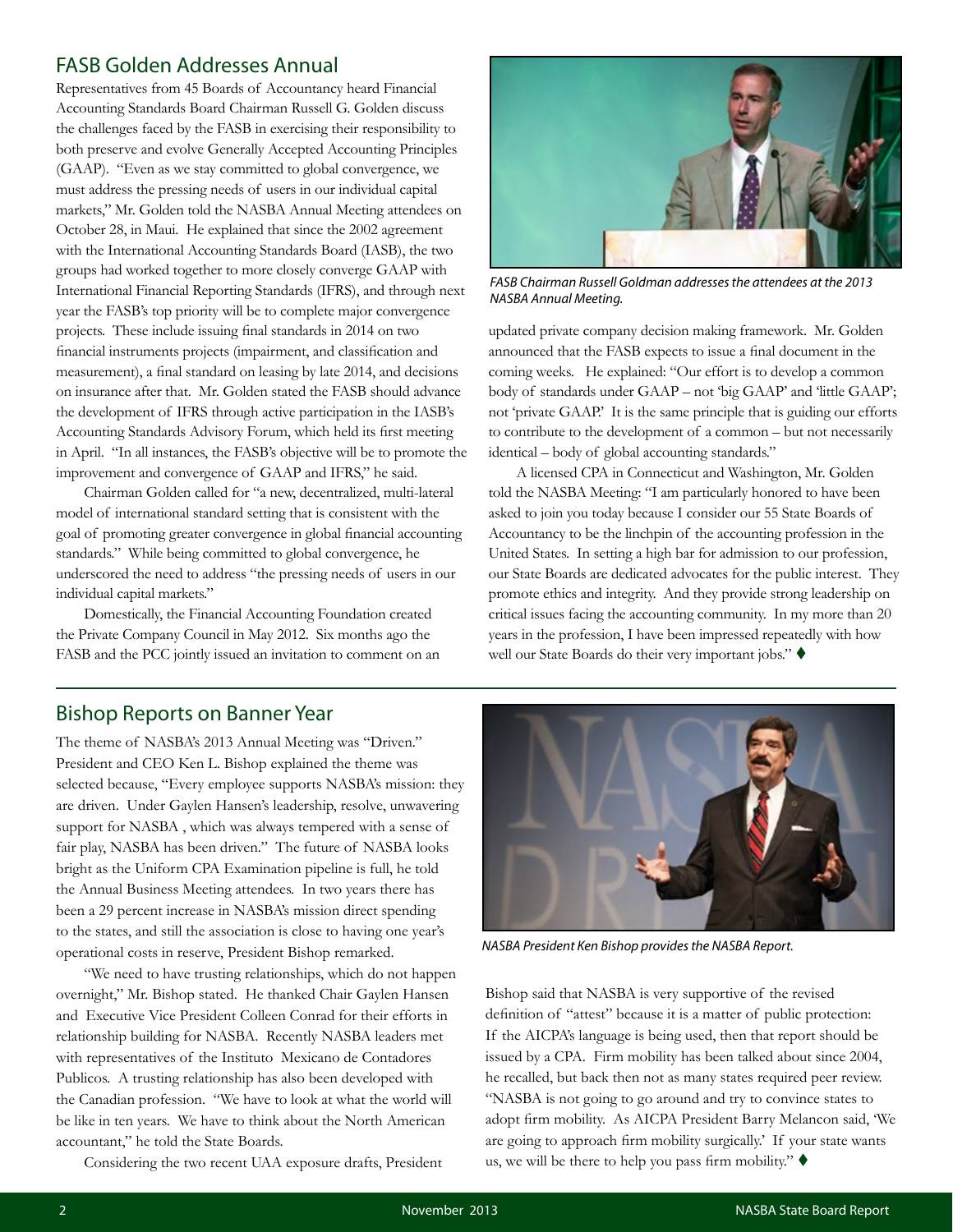# Chair's Memo

## **Branding**

Why do we attend NASBA meetings? To increase our skill sets as regulators to protect the public. Those at the Annual Meeting made a choice to be better regulators by being at that meeting and I commend them and thank them. By strengthening NASBA's relevance and the brand of our Boards of Accountancy, we will enhance our ultimate mission: public protection.

This can be accomplished through: 1- proactive outreach; 2- building relationships; and 3- attracting the best and the brightest into the profession we regulate.

To achieve proactive outreach we need to be more than just regulators. Each and every one of us is part of the community we regulate and there is great opportunity to bring your untold resources to the community. By being proactive and involved in the community, you will enhance the brand of your Board of Accountancy. Be the positive force in the community -- get involved as a Board of Accountancy member, not only as a CPA.



Carlos E. Johnson

Let's change the perception of Boards of Accountancy! There are a number of ways you as Board members can be change agents. And many of you are promoting change.

On behalf of your Board, increase your outreach by speaking to local civic groups and universities. You will do wonders for increasing the relevance and the perception of your Board of Accountancy. You will reinforce the mission of public protection by becoming more visible in the community.

Another way to enhance the brand is to schedule your Board meetings at local colleges and universities. This brings knowledge of the Board to two entirely different groups — students and academicians.

Lastly, I urge you to take advantage of the free services provided by NASBA's Communications Department. Professional newsletters, brochures, videos and annual reports can be specifically tailored for your Board. Many Boards this past year have taken advantage of this free service and they are very happy. Pam Ivey, Executive Director of the Wyoming Board, and Lisa Zolman from the Washington Board staff recently praised the work of the Communications Department. So, let the public in your jurisdiction know who you are through a professional publication by taking advantage of this service.

Relationships are a key component to all we do in our professional lives, personal lives and as regulators. As regulators, how can we build our relationships and with whom?

First of all, take the time (as a Board) to meet with your State Senators, House Members, Governor's staff and members of the Congressional Delegation. Let them know you are a member of the Board of Public Accountancy and are serving to protect the public that put them in office. If you do not reach out to them, they will not know who you are. You might even avoid consolidation.

Governors appoint individuals they know. They do not necessarily look at the skill sets needed to enhance the effectiveness of your Board. I ask you and your Board to reach out to the Governor and his/her staff to create a new relationship or enhance a current relationship. This may affect the final appointments to the Board.

Building a strong relationship with your state CPA society can enhance your effectiveness as a Board of Accountancy. Reach out to your society CEO and chair and schedule a lunch meeting to start those conversations. Perhaps even hold an annual summit meeting of both boards. Today, the Boards that have great relationships with their society do a better job of letting the public, CPA Examination candidates and CPAs know the difference between the two bodies. Many Boards that do not publish a newsletter instead write a column in the society's newsletter or magazine.

You are among the best and the brightest. Who better than you to brand your Board and continue to grow a profession of the best and brightest? I am a strong believer that a "strong profession leads to enhanced public protection." There are 500 AACSB schools of which 169 belong to the Federation of Schools of Accountancy that provides 75 percent of the candidates for the Uniform CPA Examination. NASBA has stepped up its involvement in the American Accounting Association by having its leadership and senior staff become AAA members, hosting an eight-person booth at their Annual Meeting, and raising the awareness of faculty by discussing NASBA, our Accounting Education Research Grant Program, the Accountancy Licensing Library, the Center for the Public Trust and the NASBA candidate statistics products.

Work to develop a program reaching out to secondary education students by offering to be a mentor, speaking at various programs or just going to have lunch with a group of faculty and/or students. Ask to speak or to present a seminar on ethics. Be the "go to" person for a university or college and help to shape the perception of what it means to be an accountant.

I have asked a lot of you as regulators. So, let me outline some of the initiatives planned for NASBA this upcoming year: NASBA Past Chair Mark Harris created the NASBA Diversity Task Force and it is doing great, high priority work. NASBA leadership will reach out and enhance existing relationships with the National Association of Black Accountants, the Educational Foundation for Women in Accounting, the Native American Finance Officers Association and the Association of Latino Professionals in Finance and Accounting. President Ken Bishop just attended the National Asian American Coalition Conference, where the Chair of the PCAOB, the U.S. Comptroller of the Currency, the Director of the Treasury and the Federal Reserve Governor were in attendance. We will reach out to these and other accounting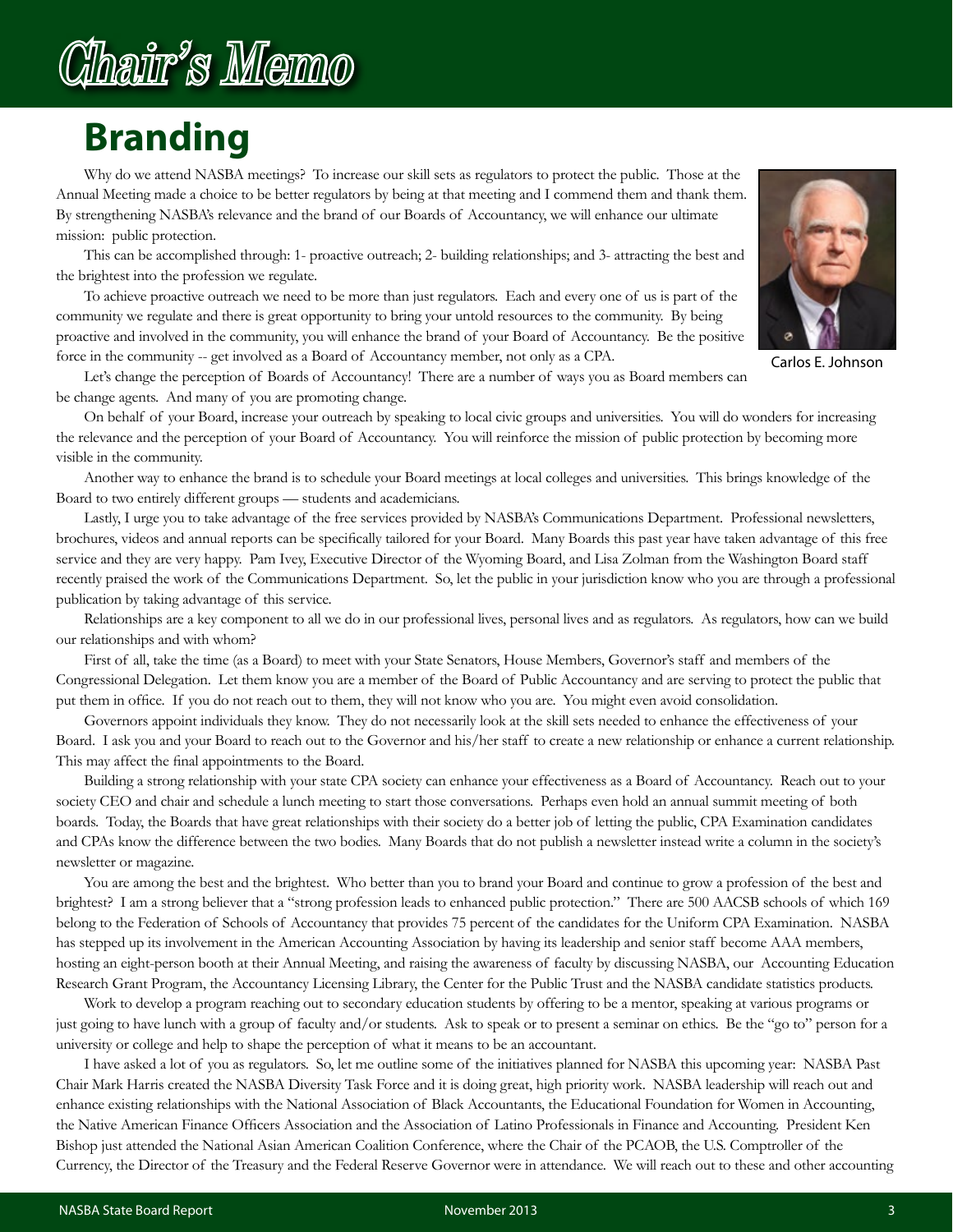#### <span id="page-3-0"></span>Franzel Summarizes PCAOB's Work

Describing the addition of critical audit matters (CAM) to the auditor's report as "a drastic change to a very standard report that has been unchanged for about 70 years," Public Company Accounting Oversight Board Member Jeanette M. Franzel , CPA, called the Annual Meeting audience's attention to the provisions of the PCAOB's August 13, 2013 exposure draft. The proposed reporting standard is intended to increase the informational value of the auditor's report to promote the usefulness of the audit. The comment period will end on December 11, 2013 and the proposal is being reviewed by the NASBA Regulatory Response Committee. The CAM would be those matters that pose the most difficult, subjective or complex auditor judgments and would be documented in the material given to the audit committee. Results of informal field testing of the proposed audit standard are being accepted until the end of the comment period; consequently, Ms. Franzel believes this issue will be re-opened by the PCAOB.

The PCAOB's Concept Release on Auditor Independence and Audit Firm Rotation, released in August 2011, did not find sufficient justification for a blanket audit firm rotation requirement, Ms. Franzel reported, so that requirement was dropped. However, it remains the responsibility of the audit committee to consider when audit firm rotation is appropriate, Ms. Franzel reported.

Each State Board receives correspondence from the PCAOB when it discovers violations of professional standards by registered public accounting firms or their associated persons. Common types of PCAOB investigations include: independence violations, failure to cooperate with an inspection or investigation and violations of professional standards either through audit failures or failure of the firm's quality control procedure to operate effectively. As of the Annual Meeting, the PCAOB had settled or completed adjudication of over 40 disciplinary orders, Ms. Franzel stated.

Audit quality is one of the PCAOB's big projects, she noted when she told the State Board members: "We all have mutual goals to maintain a trusted, valuable CPA profession. It points to the need to work across the organizations for a strong profession."

Comparing the results of the PCAOB's firm inspections in 2007 and in 2010, Ms. Franzel pointed out that significant audit performance deficiencies were found in 61 percent of the domestic small firms in 2007, but that went down to 44 percent in 2010. For the Big Four Firms, the percentage of firms inspected and found to have Part I deficiencies went from 36 percent in 2011 to 37 percent in 2012. "The approach is to remediate," Ms. Franzel commented. "It does not take many large-scale risky failures for the markets to react."

The PCAOB's near-term priorities include:

- Improving the timeliness, content and readability of inspection reports:
- Improving the timeliness of remediation determinations and providing additional information about the PCAOB's remediation process;
- Initiating a project to identify audit quality measures, tracking such measures , and reporting collective measures over time;



*From left to right: Gaylen Hansen, Jeanette Franzel, Ken Bishop and Carlos Johnson.* 

Enhancing the PCAOB's outreach to and interaction with audit committees.

NASBA Enforcement Resource Committee Chair Harry O. Parsons (NV) asked Ms. Franzel: "As a regulator, you talk about serious audit deficiencies and fraud. If we found that in smaller firms, the State Boards would discipline them. Is there some way we can connect more?"

Ms. Franzel responded: "I share the same concern." She explained that the PCAOB sends the State Boards notification of its enforcement actions, but the timing and extent of information sent depends on whether or not the state has signed a confidentiality agreement with the PCAOB. Some states only want to deal with a case once the findings become public. "If a State Board doesn't take on our case, the CPA can go on and audit private companies. I would encourage the Boards to take them on, don't just bar them from SEC practice," she stated.

#### Johnson Dramatizes Ethics Codification

In an unlikely to be repeated performance, NASBA Ethics Committee Chair Raymond N. Johnson (OR) brought to life what could happen once the new AICPA codification of the Code of Professional Conduct moves into place. Assisting Dr. Johnson in this skit were: NASBA Legal Counsel Noel L. Allen, NASBA Chief Financial Officer and Senior Vice President Michael R. Bryant, John F. Dailey, Jr. (NJ), Janice L. Gray (OK), Mark P. Harris (LA) and Nicole Kasin (SD). The message was that the conceptual framework is applied when matters are not specifically addressed in the Code of Conduct. Dr. Johnson said the AICPA Professional Ethics Executive Committee has received comment letters on its exposure draft and a revised codification is anticipated to be out in the spring.

Mr. Allen advised the State Boards, "As the AICPA codification is released next year, how are you going to incorporate the threats and safeguards approach into your state's rules? I think there is real work to be done as we look at the AICPA approach."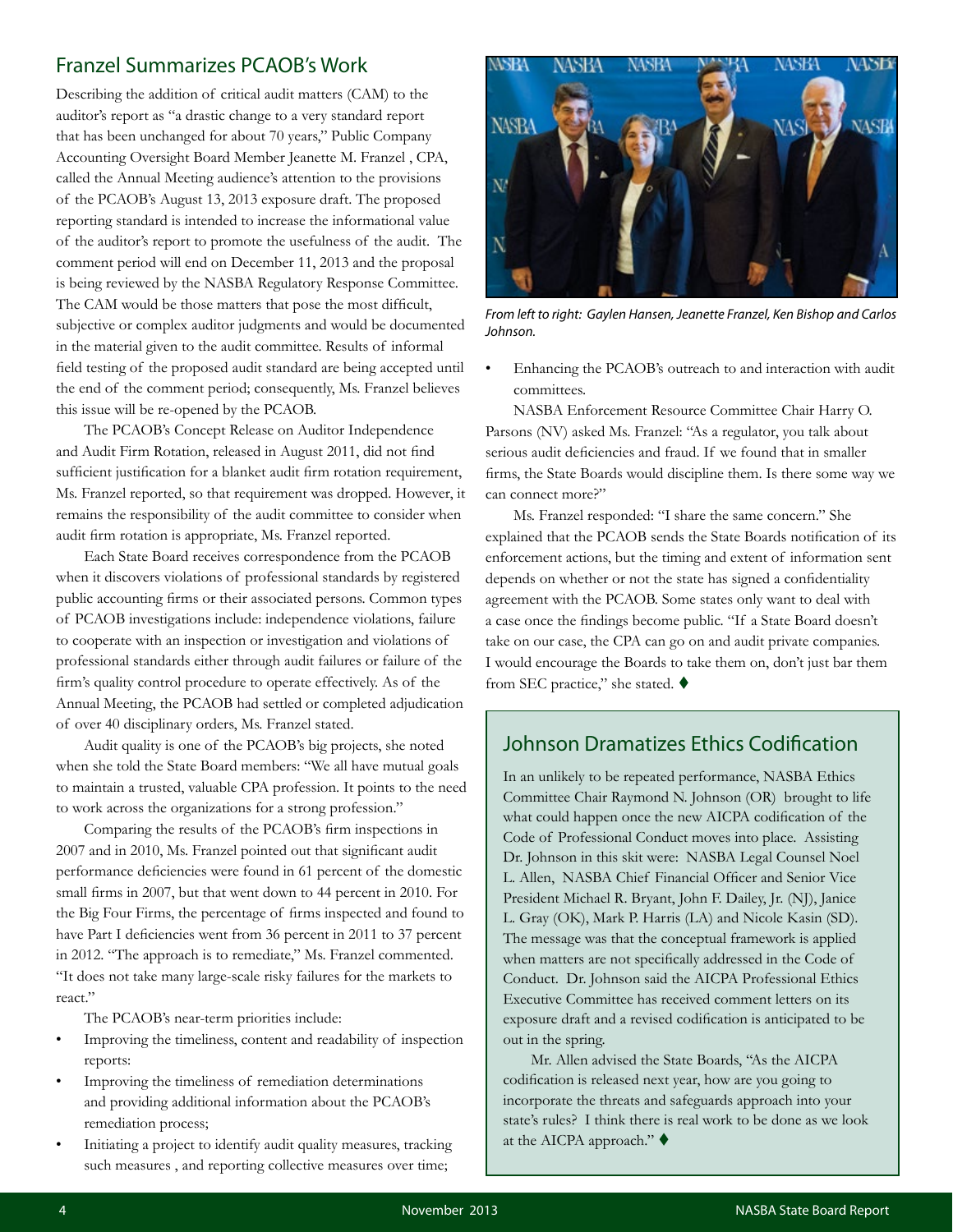#### <span id="page-4-0"></span>AAA's Pincus Foretells MOOCs

Massive Open Online Courses (MOOCs) are coming into accounting education, Professor Karen V. Pincus, Immediate Past President of the American Accounting Association, explained to the NASBA Annual Meeting. For the first time in September 2013 people could sign up to take "An Introduction to Financial Accounting," presented by a University of Pennsylvania Wharton



Karen Pincus

School Professor, Brian J. Bushee. The completely on-line course meets once every 10 weeks and can be listened to without charge, or for \$149 Coursera will send the participant a certificate of accomplishment.

These courses come at a time when the schools of higher education are looking for new ways to cope with financial problems. While accounting students are able to find jobs upon graduation, overall college graduates are not doing as well and this is reflected in students not paying back their loans, Dr. Pincus said. Universities have operated on the same economic model for 150 years, but the states don't have the money anymore to support them. "The accounting departments are healthy, but in a sick city," she reflected, noting that total student loan debt now exceeds credit card debt at over \$1 trillion.

"The internet is the students' source of information – not books or newspapers," Dr. Pincus said. The preferred learning

style for the current advanced technology generation of students is 5-7 minute chunks. MOOCs were first offered about two years ago by Stanford University. While at first they were available for free, universities have revenue sharing agreements worked out for the future, she reported. New this year are SMOCs (synchronous massive online courses), which have everyone getting on at the same time. The University of Texas is running an introduction to psychology as a SMOC this year, with 1,000 students on campus participating in the pilot project. The students are charged \$450 to take the course (instead of the usual \$900 fee for in-state students and \$3,000 for out-of-state students). This kind of course "makes the university more sound and significantly reduces the cost for students," Dr. Pincus said.

Course providers "are hiring armies of people with masters' degrees to be available 24 hours a day for discussion groups with students," she said. For the accounting profession: "We could separate out the technical courses and then have the students come to the campuses for some courses. It would mean less time on campus than now." Although she said she had no problem in having a MOOC for the "Introduction to Financial Accounting," Dr. Pincus said that she would not like to see the "Auditing" course delivered that way. "We have to be vigilant," she told the NASBA audience.  $\blacklozenge$ 

#### NASBA Committees Report

In addition to the committee activity summaries included in NASBA's 2013 Annual Report, a few of NASBA's many committees were asked to present reports at the Annual Meeting. One of the newest, the State Society Relations Committee, had only met once, but expects to meet multiple times in the year ahead. The Committee's Chair, Rich Jones, CEO of the Washington Society of CPAs, underscored the need for trust between the State Society and the State Board. "Weak State Boards hurt the State Societies, licensees and the public," he said. His committee's charge is to: "Provide State Societies a mutual platform to inform Boards of Accountancy and NASBA about issues of importance to the regulation of the profession, and enhancing Board relations with State Societies." The Committee's members include the executive directors of the Colorado, New Jersey, North Carolina, Pennsylvania, South Carolina, Tennessee, Texas and Washington State Societies, with NASBA Director of Legislative and Governmental Affairs John Johnson serving as their staff liaison.

Similarly, the Standards Setting Group had held only one meeting, reported Raymond N. Johnson (OR), but expects to be tackling such essential issues as what are and what are not "authoritative standards."

The Board Effectiveness and Legislative Support Committee has been in existence for several years, but has recently been focused on monitoring legislation and regulation impacting Boards



*Donald Brukett discusses the Board Effectiveness and Legislative Support Committee as Rich Jones and Carlos Johnson listen.*

of Accountancy with the assistance of a bill-tracking program that covers legislation introduced in the 50 states, Puerto Rico, the District of Columbia and the U.S. Congress. Committee Chair Donald H. Burkett (SC) described how the Committee is promoting the development of a legislative affairs network.

Uniform Accountancy Act Committee Chair Kenneth R. Odom (AL) reported there had been very few comments on the revised "attest" definition exposure draft by the end of the comment period on October 17, 2013. The comment period for the firm mobility exposure draft concludes on January 31, 2014, he reminded the NASBA audience. The exposure draft can be viewed on www.nasba.org. Comments should be sent to lhaberman@ nasba.org.  $\blacklozenge$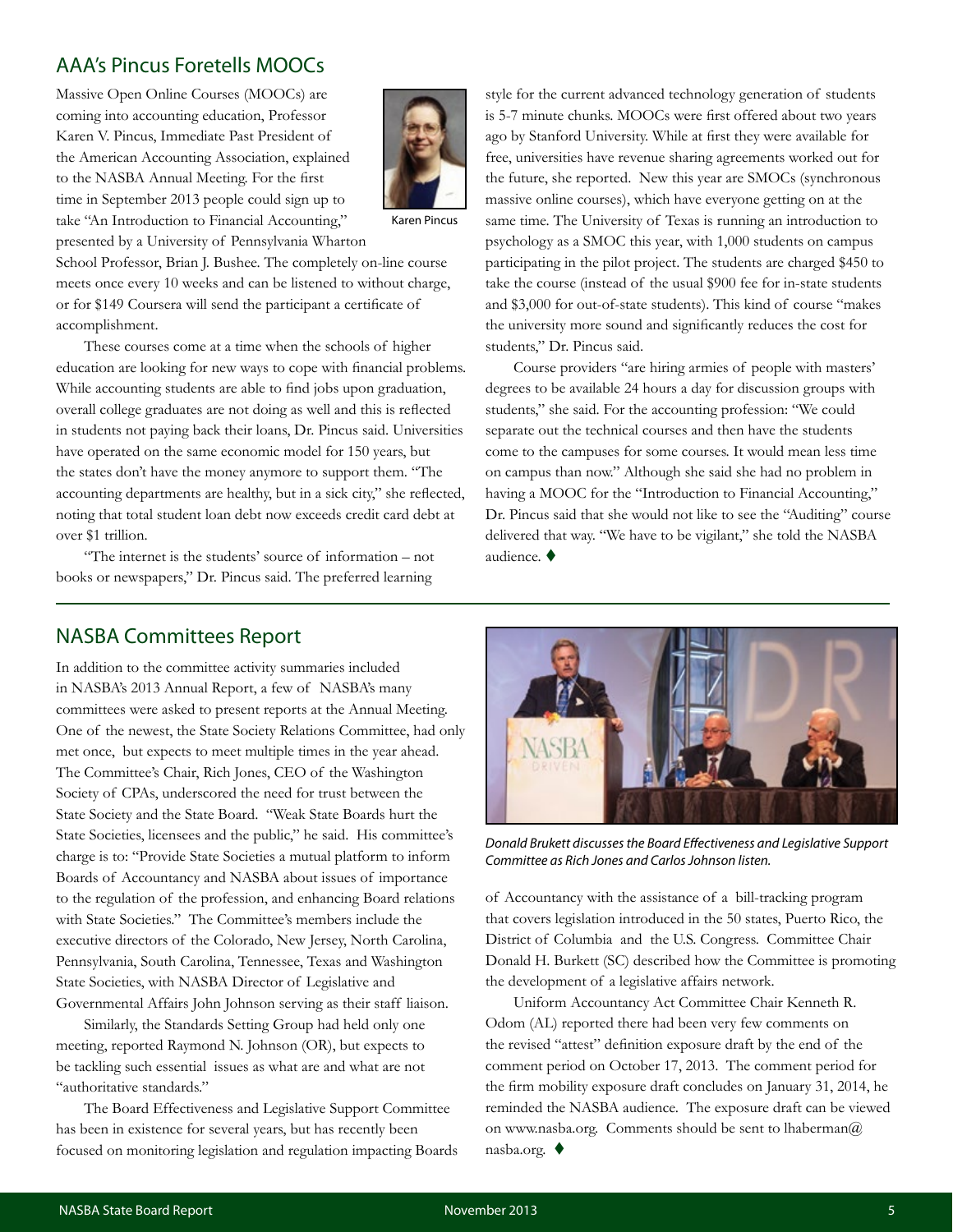#### <span id="page-5-0"></span>DuBoff, Rubin and Sweeney Honored

At the Annual Business Meeting, held on October 29, NASBA Past Chair Michael T. Daggett (AZ) and Executive Vice President Emerita Lorraine P. Sachs presented the following NASBA 2013 Awards:

**NASBA Distinguished Service Award to Andrew L. DuBoff, CPA (NJ)** – Recognized for his outstanding guidance for the Uniform Accountancy Act Committee's negotiations, as well as his more than 14 years of service on the New Jersey State Board of Accountancy and active membership on the NASBA Board. On accepting the award, Mr. DuBoff urged the meeting's attendees to become involved in NASBA: "You are sitting with people from all over the country, academia, industry, large firms, small firms. This experience has to help each and every one of us to become broadened -- to have more ideas than we otherwise would have."

**William H. Van Rensselaer Public Service Award to Diane M. Rubin, CPA (CA)** – Celebrated for her term as NASBA Chair 2005-2006, appointment to the Private Company Council, leadership of the California State Board of Accountancy, and involvement in NASBA activities ranging from the International Qualifications Appraisal Board to the Auditing Standards Board to the Strategic Initiatives Committee. Ms. Rubin told the Annual Meeting audience: "Find a job you







Andrew DuBoff **Diane Rubin Richard Sweeney** 

love and you will never have to work a day in your life: that summarizes my time with NASBA, the ASB, the Board of Accountancy and every busy season as an auditor."

**Lorraine P. Sachs Standard of Excellence Award to Richard C. Sweeney, CPA (WA)** – Named for successfully building the Washington State Board of Accountancy into a model agency and consistently sharing the results of his research with other State Boards and NASBA. A past chairman of the Executive Directors Committee, he has continued to be a key participant in the work of the State Board Relevance and Effectiveness Committee. Mr. Sweeney commented: "Life is just a journey: I have been knocked down eight times and got up nine. You can't fail if you don't try." ♦

#### PCC, IFAC and AICPA Panelists Address Standards

The importance of vetting, objective experts and responsiveness to the needs of financial information users was stressed by the participants in a panel on standard setting that brought together Public Company Council Chairman Billy Atkinson, American Institute of Certified Public Accountants Vice President Charles E. Landes and International Federation of Accountants Executive Director James M. Sylph. Moderated by NASBA Director-at-Large Laurie J. Tish (WA), the panelists agreed to disagree on several major points at the Annual Meeting.

"Any State Board going through sunset review might want to look at what the basis of accounting should be," Mr. Atkinson, a NASBA Past Chair and Past Chair of the Texas State Board of Accountancy, advised the NASBA Annual Meeting. "My concern is about auditors. The CPA has been given the responsibility to be the authority on the attest function. To the extent that we let others in [to that area], the public is losing confidence. We have to be mindful of that responsibility and take the higher road."

Standard setting falls into two big buckets, according to Mr. Landes: one is for verification where the CPAs have the monopoly, and the other is the "preparers' bucket." He said, "I believe we need to keep the two buckets separate." There has not been as much convergence among standards in the preparation bucket as there has been in the verification bucket, he observed. He pointed out: "There are literally thousands of contracts that prescribe

certain presentation of accounting information. If you are a State Board and beginning to think about special purpose frameworks, know they are not new and there is a heck of a lot bigger universe than you might think."

Moderator Laurie Tish told the panelists: "There is a proliferation of bodies claiming standard setting. What is the future of these standard setters?" Mr. Sylph replied, "There are others trying to set accounting functions and trying to create their niche, but I think that will be short term. I think integrated reporting will happen. The reporting in the future will be a single report that will combine all this information and the auditor will be challenged to do this. We will be looking at different models."

If the Public Company Accounting Oversight Board's proposed auditor's report is approved, that will result in a long form auditor's report that is more than three paragraphs, Mr. Sylph noted. "The challenge for everyone in the accounting industry will be how will those reports be received. I think we have a challenge when two banks report two different key things. How will that be received by the general public?" He predicted there will be increased complaints against audit firms because they didn't look at the same key things. "State regulators will have to wrestle with more than on/off determinations and there will be more complaints from a broader group of stakeholders," he said.  $\blacklozenge$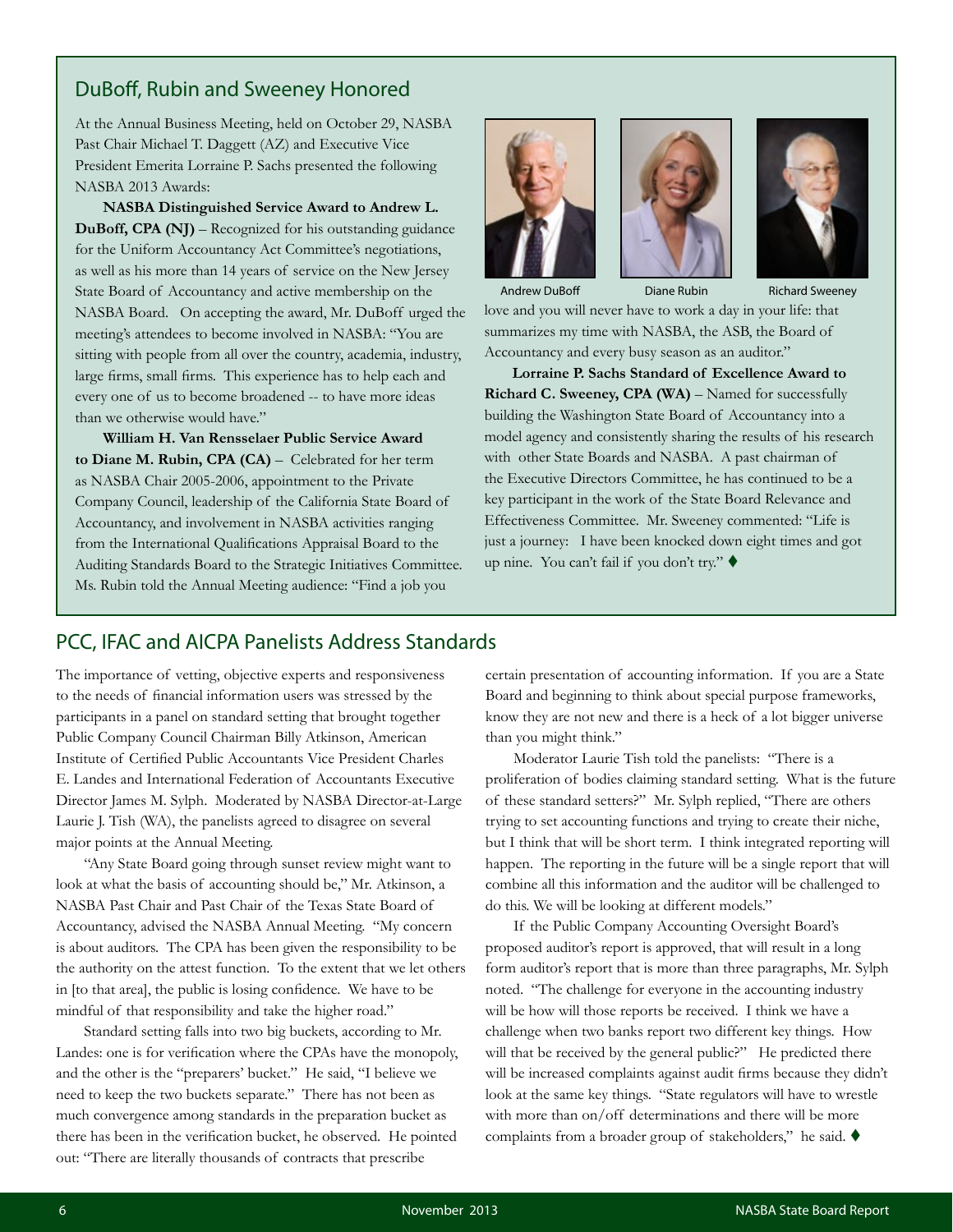#### <span id="page-6-0"></span>Conrad and Mills Focus on Practice Analysis

The Board of Examiners has commenced working on its periodic practice analysis to culminate in a new version of the Uniform CPA Examination in 2017, explained NASBA Executive Vice President Colleen Conrad and AICPA Vice President Craig Mills at the Annual Meeting. Though the analysis will help the Board of Examiners understand the full scope of entry-level CPA work, only those elements of that work that are important for the protection of the public will be included in the Uniform CPA Examination.

Ms. Conrad said the Board of Examiners' (BOE) two most important responsibilities are conducting the practice analysis and setting the passing score. State Boards are being asked to encourage eligible licensees to participate in the BOE's practice analysis survey. The Boards' representatives will also be asked to participate in focus groups during the 2014 Executive Directors Conference (to

be held March 3-5 in Savannah, GA) and at the NASBA Regional Meetings (to be held June 4-6 in Louisville and June 11-13 in St. Louis). In addition, the Boards will be asked to respond to Invitations to Comment and Exposure Drafts from the BOE, as well as to approve the use of the Accountancy Licensee Database to ensure a representative survey sample for the practice analysis, Ms. Conrad said.

Dr. Mills reported the AICPA is researching new question types, including those that test accessing authoritative literature, listening comprehension and editing written communication and content. While novel question formats may sound exciting, they need to be "fit for the purpose" of determining entry-level competence in line with public protection, he advised.  $\blacklozenge$ 

#### Treacy Says IQAB Seeks New Paths

When the NASBA/AICPA International Qualifications Board (IQAB) evaluates partners for mutual recognition agreements (MRAs), those evaluations are tied to the education, experience and examination requirements for CPA licensure as stated in the Uniform Accountancy Act, IQAB Chair Emeritus William Treacy told the Annual Meeting. Currently IQAB is considering agreements with the Institute of Chartered Accountants in England and Wales, the Institute of Chartered Accountants in Scotland, and the South African Institute of Chartered Accountants. "If we were to complete the agreements with those three accountancy bodies, plus the six we already have in place, we would probably have reached the point where we have exhausted the model calling for substantial equivalence to the U.S. model. Consequently, we are looking to see if there are other pathways to international mobility," he told the Boards.

"You might ask why State Boards should care. The fact of the matter is that we are affected by globalization. There are many

#### Balhoff Says AICPA Committed to PCC

Both the AICPA's Financial Reporting Framework for Small- and Medium-Sized Entities and the Financial Accounting Standards Board's Public Company Council have the same goals of improving the relevance of financial reporting for private companies, but the AICPA is committed to the success of the PCC, AICPA Chairman William Balhoff told the NASBA Annual Meeting. "While we may have differed initially on the application of the Framework, we have been able to work through the issues, together, and affirm the process of open dialogue. We appreciate NASBA's input on the decision- making tool that assists entities with determining whether use of the FRF for SMEs is suitable or not. This tool will ensure that the marketplace is not confused about the different purposes of each of these projects," he stated.

Mr. Balhoff also praised the changes jointly proposed for the Uniform Accountancy Act, which revise the definition of "attest" and provide for firm mobility. "Amending the definition of attest networks, consisting of hundreds of firms, all having international interests. The Association of Chartered Accountants in the United States has 9,000 members, many very seasoned accountants. They are here and would like to be recognized," Mr. Treacy stated. "We are tied to the three Es and that is not what is happening in the rest of the world, where the emphasis is on experience. Their emphasis is on learning outcomes, apprenticeship and mentorship. We have the lowest amount of required experience, with one year. We are having trouble matching up our qualifications with those of the profession outside the U.S."

Many state laws authorize the granting of a certificate provided the standards of the non-U.S. body are as high as the state's and that there is the ability to have a quid pro quo granting of practice rights in the partner organization's home country. Mr. Treacy noted, India, for example, has good qualifications, but it has not signed off on any trade agreement to permit reciprocal audit rights. "We want to build on the MRAs," he said.  $\blacklozenge$ 

is an issue of public protection. There is genuine risk to the public interest associated with non-CPAs issuing reports using AICPA standards," he noted. While he believes firm mobility is the next logical step for creating the regulatory environment for CPA firms of the future, Mr. Balhoff stated: "The AICPA hopes all states will move on passing firm mobility; however, we understand that there are political and financial considerations that mean that different states will move at different times."

He pointed out that the AICPA Trends report for 2011-12 recorded the most accounting graduates ever, with more than 82,000, and that in 20 12 the public accounting firms reported hiring more than 43,000. "Amazingly, 89 percent of firms responding to the survey said they expect at least the same level of hiring next year – all this during a period of high unemployment," Mr. Balhoff said.  $\blacklozenge$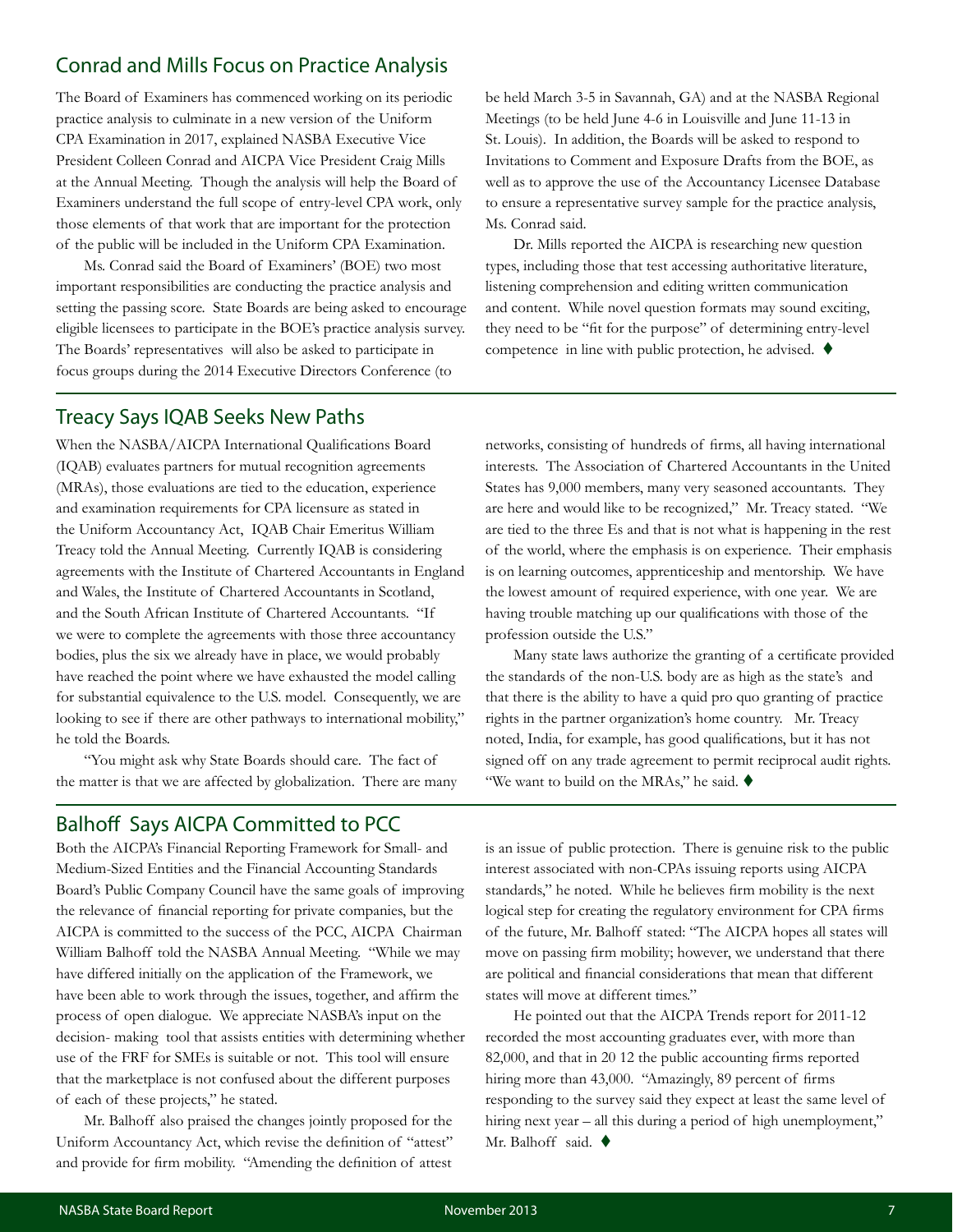### State Board Report

National Association of State Boards of Accountancy 150 Fourth Avenue North, Suite 700

Nashville, TN 37219-2417

8 November 2013 NASBA State Board Report

<span id="page-7-0"></span>

| 2013-2014 Committee/Task Force Name                 | Chair                   | Phone        | Email                      |
|-----------------------------------------------------|-------------------------|--------------|----------------------------|
| <b>Accountancy Licensee Database/CPAverify</b>      | Laurie J. Tish          | 206-302-6466 | laurie.tish@mossadams.com  |
| <b>Administration and Finance</b>                   | E. Kent Smoll           | 620-225-6100 | esmoll@smollbanning.com    |
| Audit                                               | <b>Richard Isserman</b> | 212-873-1085 | nyutick@verizon.net        |
| Awards                                              | Mark P. Harris          | 337-235-2002 | mark@robideauxcompany.com  |
| <b>Bylaws</b>                                       | Jimmy E. Burkes         | 601-326-7118 | jburkes@hrbccpa.com        |
| <b>CBT Administration</b>                           | Richard N. Reisig       | 406-727-0888 | rreisig@azworld.com        |
| Communications                                      | Donald F. Aubrey        | 206-938-2906 | don@rebarcpa.com           |
| <b>Compliance Assurance</b>                         | Janice L. Gray          | 405-360-5533 | janiceg@cpagray.com        |
| <b>CPA Examination Review Board</b>                 | Ronald E. Nielsen       | 515-222-4400 | ron.nielsen@claconnect.com |
| Continuing Professional Education                   | John F. Dailey, Jr.     | 856-782-2883 | jdailey@bowmanllp.com      |
| Diversity Task Force                                | Tyrone E. Dickerson     | 804-272-1250 | t5dcpa@verizon.net         |
| Education                                           | Thomas R. Weirich       | 989-774-3314 | weiri1tr@cmich.edu         |
| <b>Enforcement Resource</b>                         | Harry O. Parsons        | 775-328-1040 | hparsons@pangborncpa.com   |
| <b>Ethics and Strategic Issues</b>                  | Raymond N. Johnson      | 503-913-5182 | johnsonr@pdx.edu           |
| <b>Executive Directors</b>                          | Mark H. Crocker         | 615-532-7397 | mark.h.crocker@tn.gov      |
| <b>Global Strategies</b>                            | A. Carlos Barrera       | 956-546-1655 | cbarrera@longchilton.com   |
| <b>International Qualifications Appraisal Board</b> | Telford A. Lodden       | 515-223-7300 | tal@brookslodden.com       |
| Leadership Development Group                        | Carlos E. Johnson       | 405-642-6235 | johnson@okccpa.com         |
| Legislative Support Committee                       | Donald H. Burkett       | 803-794-3712 | donnyb@burkettcpas.com     |
| Nominating                                          | Gaylen R. Hansen        | 303-846-1258 | ghansen@eksh.com           |
| Past Chair Advisory Council                         | Gaylen R. Hansen        | 303-846-1258 | ghansen@eksh.com           |
| <b>Regulatory Response</b>                          | W. Michael Fritz        | 614-229-4806 | wfritz@deloitte.com        |
| <b>Relations with Member Boards</b>                 | Douglas W. Skiles       | 308-345-5100 | dskiles@msl-cpa.com        |
| <b>State Society Relations</b>                      | Richard E. Jones        | 425-586-1124 | rjones@wscpa.org           |
| <b>Standards Study Group</b>                        | Gaylen R. Hansen        | 303-846-1258 | ghansen@eksh.com           |
| Uniform Accountancy Act                             | Kenneth R. Odom         | 334-222-4101 | kodom@ro-cpa.com           |